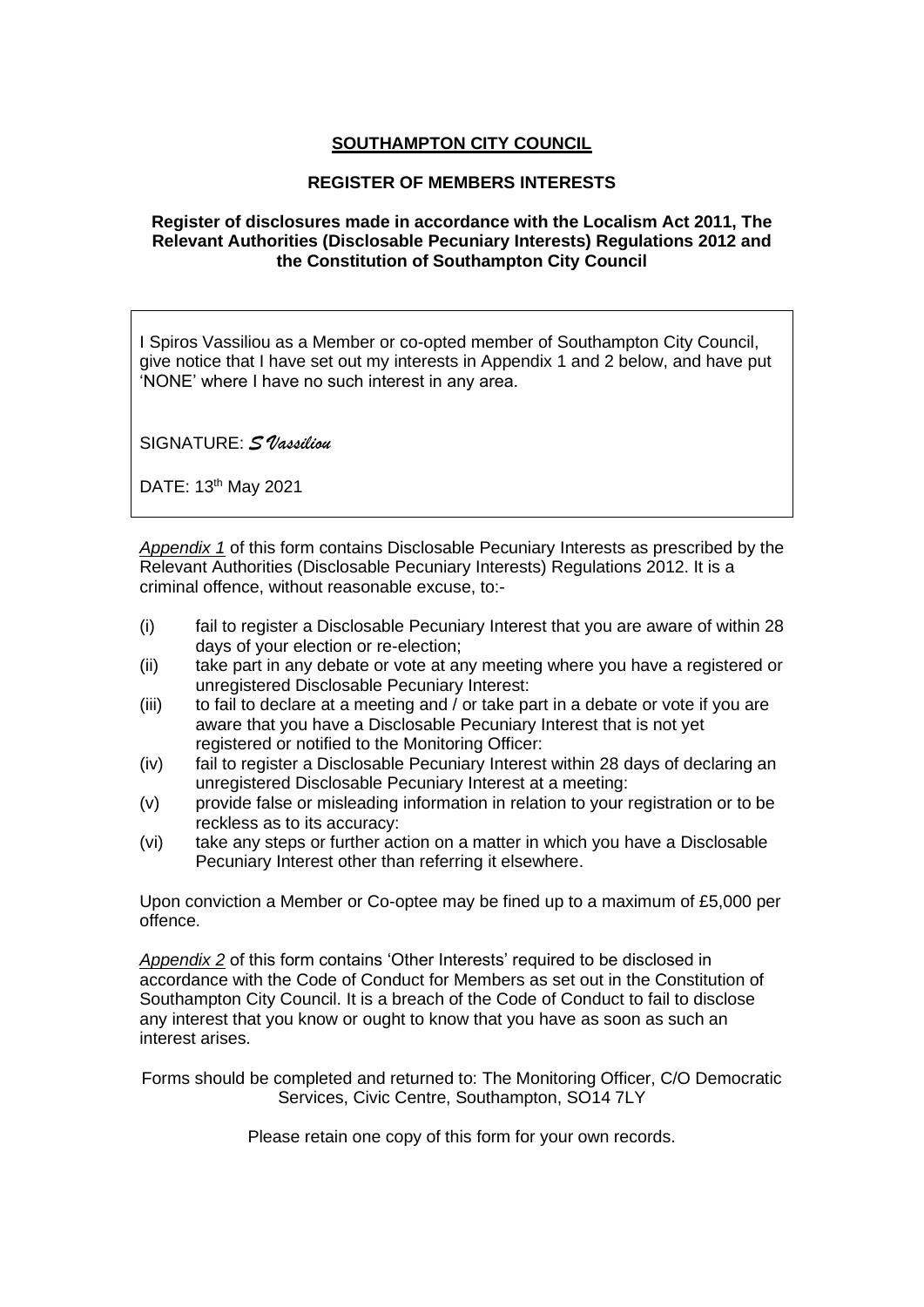## **APPENDIX 1**

#### **DISCLOSABLE PECUNIARY INTERESTS**

Please complete ALL parts of this form. If you do not have an interest under a particular section, please put 'None'. All of your interests must be disclosed, including those of your Spouse or Partner (as defined below).

| DISCLOSABLE PECUNIARY INTEREST                                                                                                                                                                                                                                                                                                                                                                                                                                    | YOU                       | <b>YOUR SPOUSE OR PARTNER</b><br>(Your spouse, partner, a person you are living<br>with as husband or wife, or a person with<br>whom you are living as if they were a civil<br>partner) |
|-------------------------------------------------------------------------------------------------------------------------------------------------------------------------------------------------------------------------------------------------------------------------------------------------------------------------------------------------------------------------------------------------------------------------------------------------------------------|---------------------------|-----------------------------------------------------------------------------------------------------------------------------------------------------------------------------------------|
| Any employment, office, trade, profession or<br>vocation carried on for profit or gain.                                                                                                                                                                                                                                                                                                                                                                           | Royal British Legion      | None                                                                                                                                                                                    |
| Sponsorship:<br>Any payment or provision of any other<br>financial benefit (other than from<br>Southampton City Council) made or provided<br>within the relevant period in respect of any<br>expense incurred by you in carrying out duties<br>as a member, or towards your election<br>expenses. This includes any payment or<br>financial benefit from a trade union within the<br>meaning of the Trade Union and Labour<br>Relations (Consolidation) Act 1992. | <b>Conservative Party</b> | None                                                                                                                                                                                    |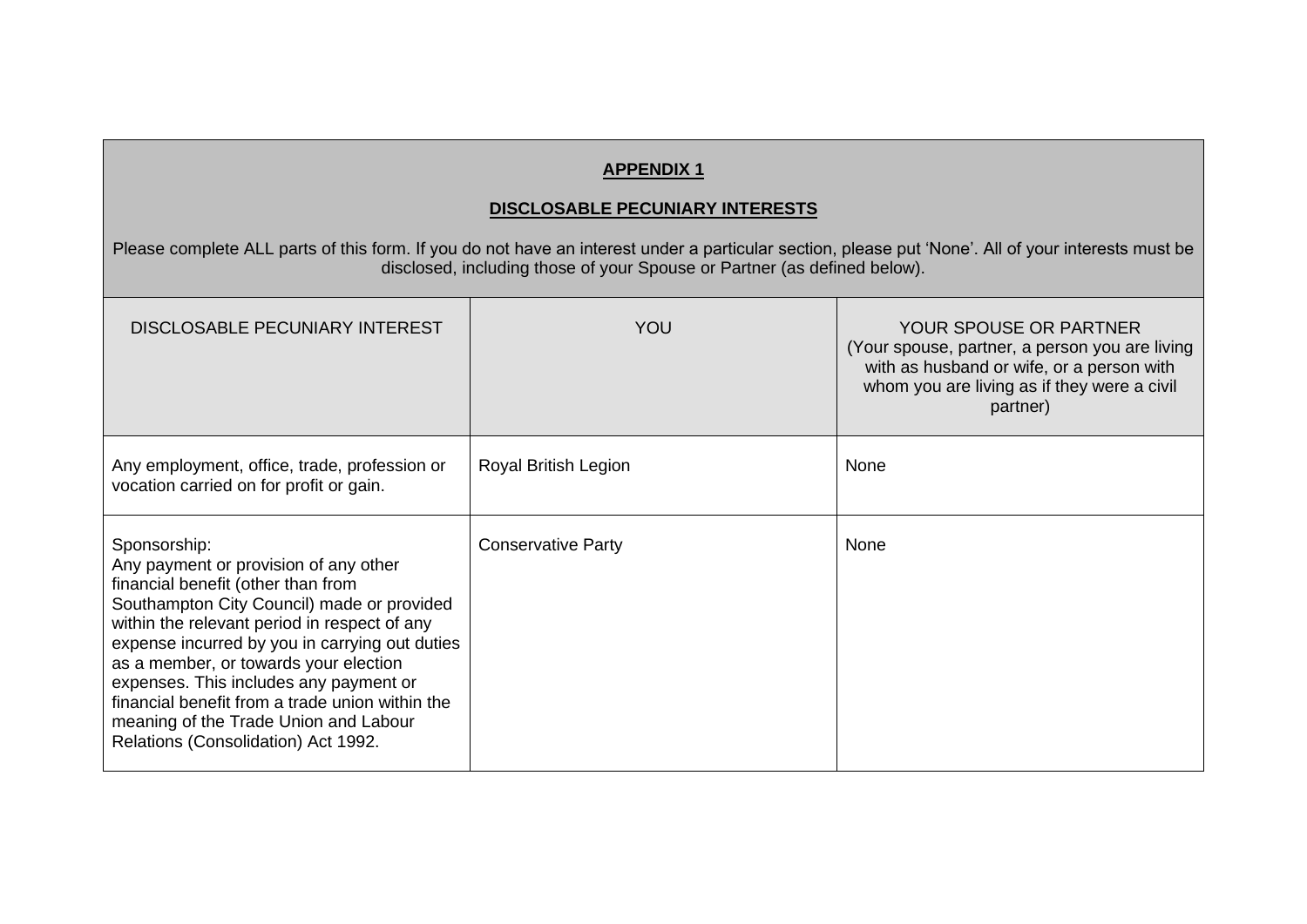| Any contract which is made between you /<br>your spouse etc (or a body in which the you /<br>your spouse etc has a beneficial interest) and<br>Southampton City Council under which goods<br>or services are to be provided or works are to<br>be executed, and which has not been fully<br>discharged. | None | None |
|---------------------------------------------------------------------------------------------------------------------------------------------------------------------------------------------------------------------------------------------------------------------------------------------------------|------|------|
| Any beneficial interest in land which is within<br>the area of Southampton.                                                                                                                                                                                                                             | None | None |
| Any license (held alone or jointly with others)<br>to occupy land in the area of Southampton for<br>a month or longer.                                                                                                                                                                                  | None | None |
| Any tenancy where (to your knowledge) the<br>landlord is Southampton City Council and the<br>tenant is a body in which you / your spouse<br>etc has a beneficial interest.                                                                                                                              | None | None |
| Any beneficial interest in securities of a body<br>where that body (to your knowledge) has a<br>place of business or land in the area of<br>Southampton, and either:<br>the total nominal value of the<br>a)<br>securities exceeds £25,000 or one                                                       | None | None |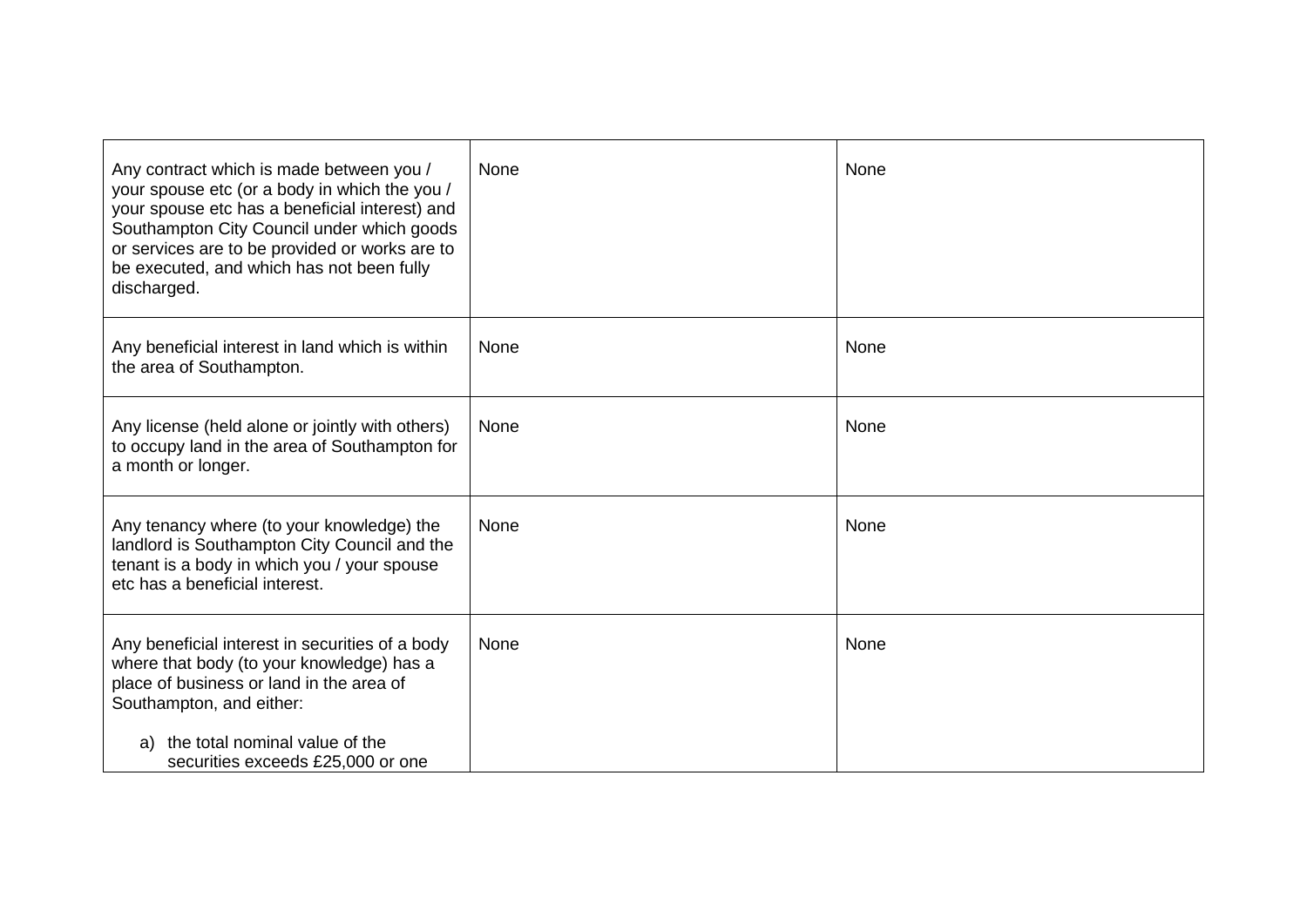| hundredth of the total issued share<br>capital of that body, or<br>b) if the share capital of that body is of<br>more than one class, the total nominal<br>value of the shares of any one class in<br>which you / your spouse etc has a<br>beneficial interest that exceeds one<br>hundredth of the total issued share<br>capital of that class. | None | None |
|--------------------------------------------------------------------------------------------------------------------------------------------------------------------------------------------------------------------------------------------------------------------------------------------------------------------------------------------------|------|------|
|                                                                                                                                                                                                                                                                                                                                                  |      |      |

'Beneficial Interest' in relation to land means land or property that you own, or have a right to occupy (e.g. a tenancy) or receive an income from. This may include your home.

'Securities' means shares, debentures, debenture stock, loan stock, bonds, units of collective investment scheme within the meaning of the Finance Services and Markets Act 2000 and other securities of any description, other than money deposited with a building society.